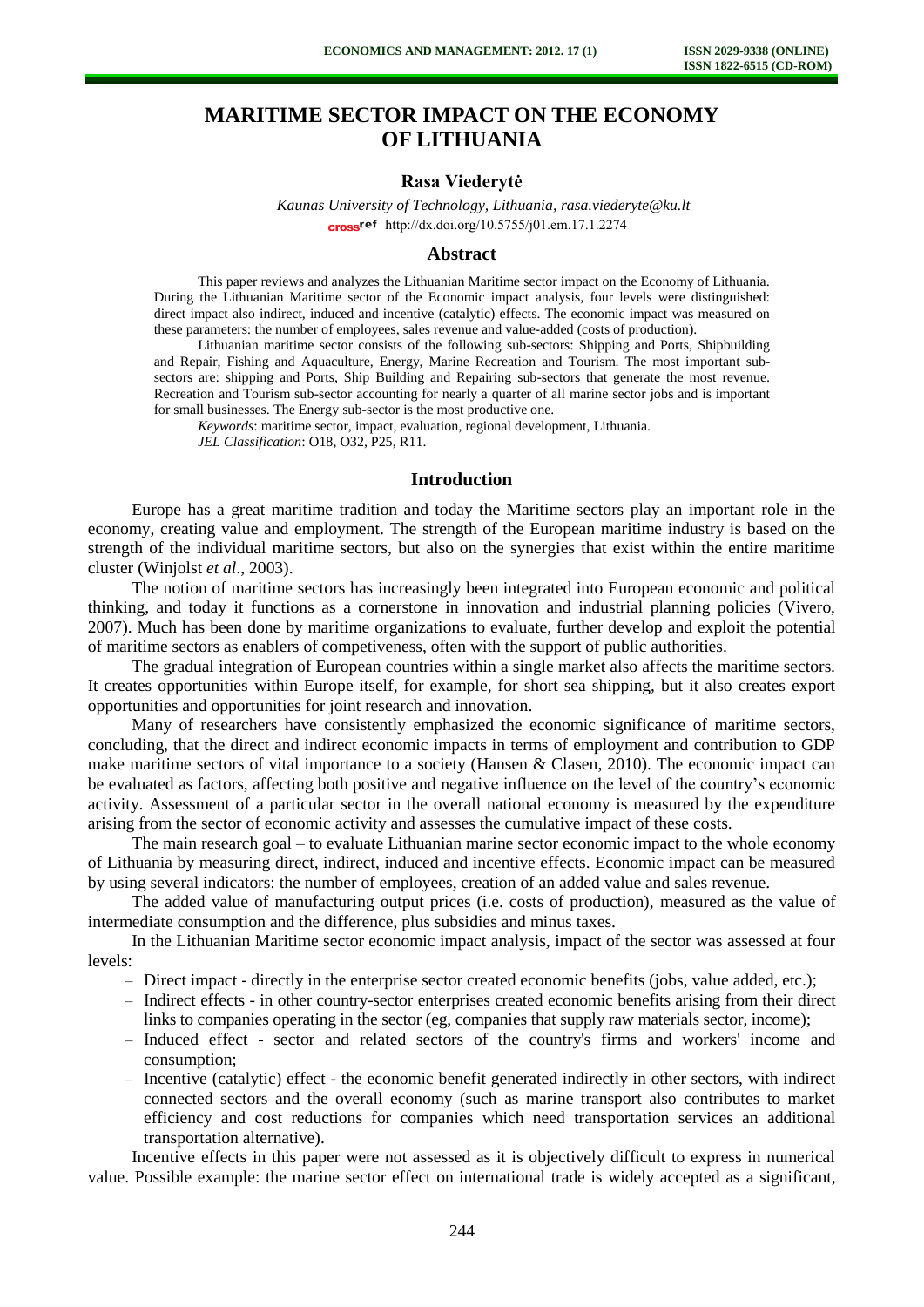but in order to calculate it, cannot be assumed that the removal of the port, in Lithuania won't be transferred neither passengers nor cargo, the average number of passes through the port and treated according to the port of the country's economy.

*Research methodology*: science literature analysis, synthesis, statistical givens research, qualitative, non-experimental research. Analysis was carried out in accordance with the Scottish Government set up in 2007 multiplier lists, as the Lithuanian Statistics Department does not calculate such multipliers. Scottish government the weighting factors (in the options) were chosen as they best meets the Lithuanian maritime sector features.

## **Impact on economy measurement importance**

Any economic activity should measure its fundamental parameters (*Cluster Maritimo Espanol*, 2006; (Benito *et al.*, 2003):

- How much employment does it generate?
- How much does it produce?
- How much added value is obtained from its activity?

But as this is a sector that covers a very wide range of activities, the National Statistics department does not provide specific information about it. Therefore, one of the most important tasks being carried out by this sector involves studying - by conducting surveys and preparing statistics based on the statistical public information and other sources - these important values for the Maritime sector.

At present, we have rigorous data relating to fields within the Maritime sector, and approximate data about all the other sub-sectors.

It has been used the Input-Output methodology (complete and disaggregated analysis of the economy), the most powerful statistical tool to describe any economic activity on the basis of the interrelations with the other activities that supply it and those it supplies.

Obviously, the *sea sector* does not appear in the official tables because it is not an *official sector*, but one of our aims is precisely to include this sector in Lithuania's Input-Output tables.

This is crucial for discovering the sector's most important figures:

a) Significance in the VAMC (Value Added in Costs of Production)

b) Its multipliers

The values obtained (known as multipliers) indicate that one Litas spent in the maritime sector is distributed throughout the economy through the customer and supplier sectors and multiplies; giving rise to a result that exceeds the Litas originally spent.

c) Its importance in other sectors and the importance of other sectors in the maritime sector

The methodology also enables to determine the extent of the maritime sector's links with other sectors and valuate these relations in Litas, as well as classify the sector according to whether it is very important because it drags the other sectors or less important because it has less dragging power. This drag effect is also analyzed through the relations between the maritime sector and its suppliers and customers (Baird, 2003).

- d) Its effects:
- Direct: value added and employment contributed directly to the economy.
- Indirect: output of other sectors that meets the maritime sector's demand for goods and services, and the output generated considerably to its supply of goods and services.
- Induced: increased output generates more employment, and this means an increase in earned income and, therefore, higher consumption, which in turn produces a new chain of effects such as those described below.

## **Economic significance of Maritime sector**

At the heart of maritime sector research has been the pursuit of an enhanced awareness of the economic contribution of maritime-related sectors to a National or Regional economy. Some observers have commented that the largely international, global nature of maritime transport makes the localized benefits negligible. However, the research base concludes overwhelmingly that it is the derived economic impact from the core sectors to the Maritime sector (cluster) and the economy as a whole, which should be considered to define the true economic significance of maritime sector.

It can be assumed that the clustering process ensures a more sustainable sector development, the new quality of the activities, combining the ability to compete on lower prices and innovation. Sectoral clustering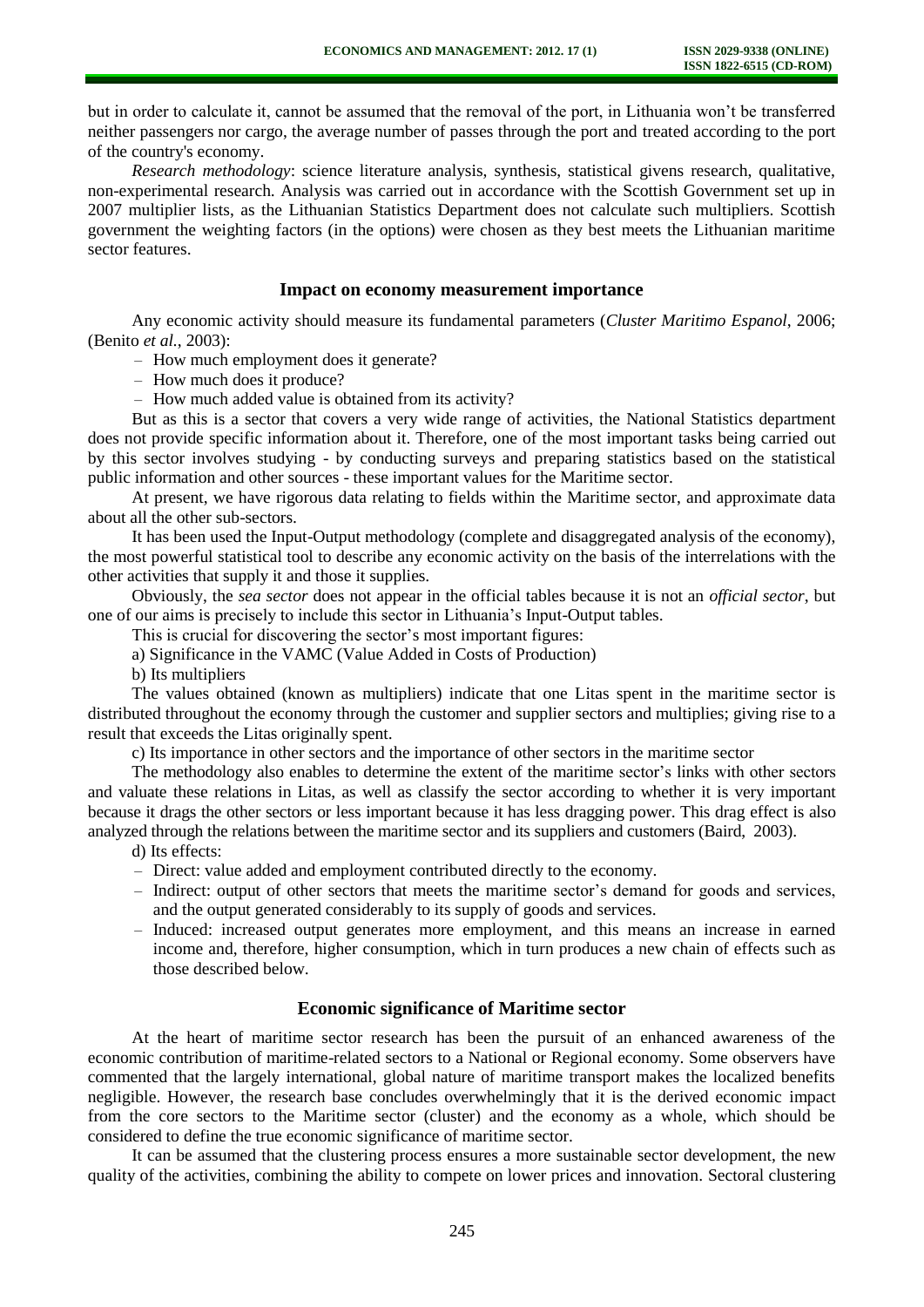process should consider the following factors: competitive opportunities for sustainable development of the region and others (Grubliene, 2009).

In evaluating economic impacts of industries or clusters, one commonly distinguishes between direct and indirect impacts of activities. Direct impacts occur from the employment and activity, i.e. investments and other spending, in the cluster companies themselves. In general terms, the indirect impacts consist of the derived employment and activity in surrounding industries, arising from the cluster firms' purchasing of goods and services in the supply chain, as well as the induced spending and consumption of those employed in the cluster and the supply chain. Figure 1 shows Policy Research Corporation's definition in their 2008 study of direct and indirect economic impacts, while also demonstrating the breakdown of the key variables, production value and direct/indirect added value.



**Figure 1.** Definition of Direct and Indirect economic impacts of economic activity *Source:* Policy Research Corporation (2008)

As mentioned previously, one of the major limitations to sector analysis is the non-existence of a Maritime sector as a statistical entity. Without a uniformly defined sector (cluster), it requires considerable judgment on the part of the researcher to draw the sector's boundaries, which in turn influences the outcome from the input/output analysis of the national statistics (Hansen & Clasen, 2010). The demand multipliers, which measure the indirect impact of an additional unit of direct demand in the sector, are particularly hard to estimate. Thus, the results are not exact, but the sheer sizes of the figures are highly indicative of the economic importance of maritime industries.

#### **Lithuanian maritime sector effects**

The maritime sector comprises a set of companies whose activity is directly related to the sea. All companies whose activity is fishing constitute a part of the *maritime sector*, and the same goes for companies that build or repair ships or form part of the associated auxiliary industry (Meersman & Voorde, 1997). These companies belong to the economic sectors known as *fisheries and agriculture* and *industry*. However, there are also companies in the services sector that are included in this sector due to their close links with the sea. Thus, companies that provide maritime transport services and port services also form part of the *sea sector*, as of course do the companies that distribute *maritime* products (Voorde, 2005).

Finally, other service companies who provide education, financial services and services for maritime companies also belong to this sector (*Cluster Maritimo Espanol*, 2006). The maritime services sector includes both public and private services.

Department of Statistics traders and distribute the data according to the classification of economic activities, so this article presents an analysis of sub-sectors as the economic activities of the group consisting of 4-digit level classes (according to EVRK, 2 edition).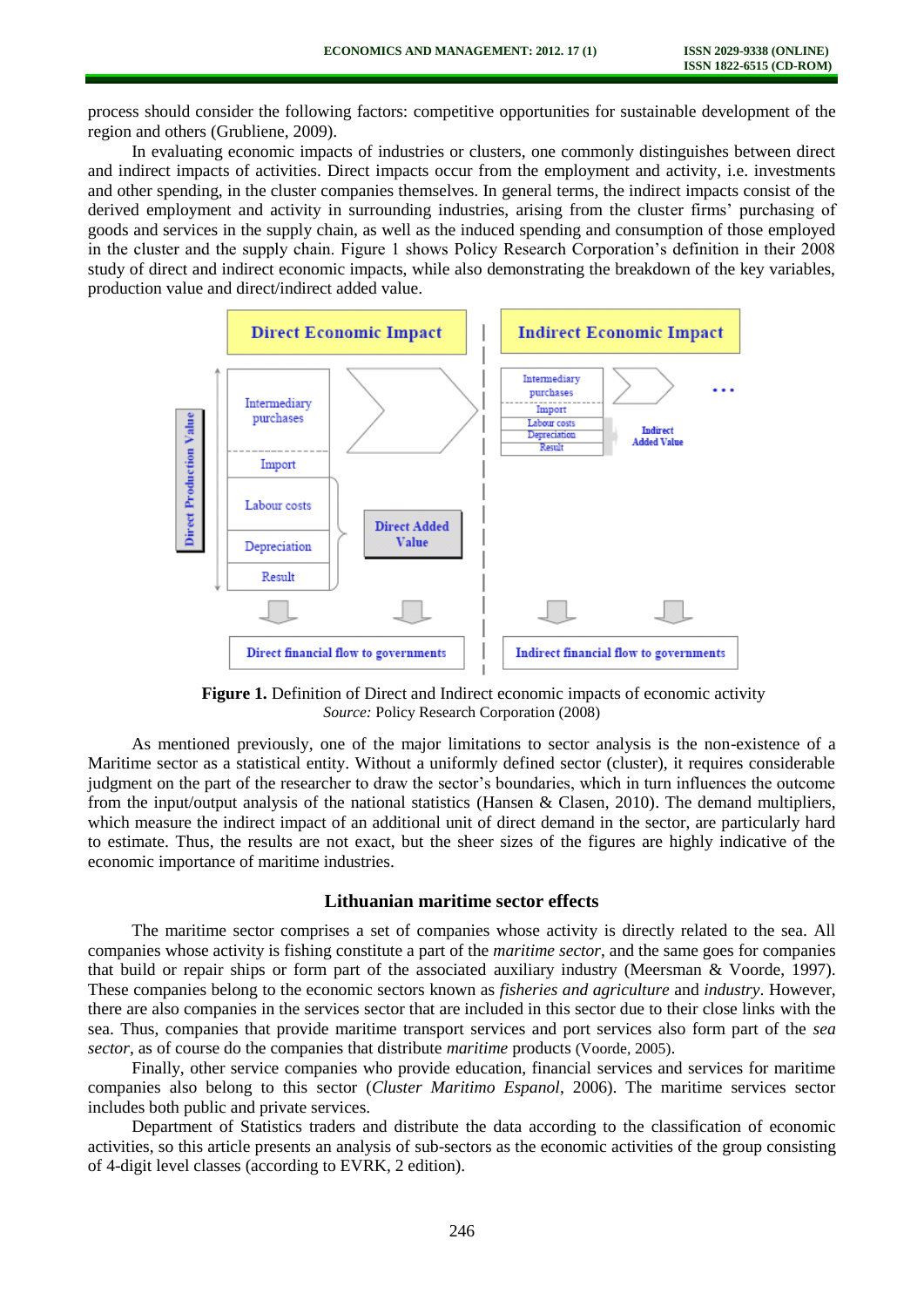According to valuation principles discussed above the Lithuanian Maritime sector on the economy can be shown in the Figure 2. The following figure specifies all the activities included in the Lithuanian Maritime sector.



**Figure 2.** Lithuanian Maritime sector activities and effects

Assessing the marine sector of Lithuania on Lithuania's economy, the total economic impact (direct, indirect, induced) was calculated using the following indicators: number of employees, corporate income and value added at manufacture (production) cost (VAMC). Overall economic impact assessment of the use of multipliers, which expresses a certain sector or subsector in touch with all the other sub-sectors of the country - the higher the multiplier, the greater the influence of a particular sector is doing overall national economy. The analysis carried out in accordance with the Scottish Government set up in 2007 multiplier lists, whereas the Lithuanian Department of Statistics does not calculate such multipliers. Scottish Government set multipliers choice (possible choices) to best meet the Lithuanian maritime sectors.

Total for the marine sector jobs created in 2010 was nearly 30 thousand, which accounted for 3,5 percent all jobs created in Lithuania. Sector have directly created almost 17 thousand jobs, buying raw materials, products and services due to an additional 7 thousand job creation / maintenance supplier companies. It has also been created (preserved), over 5 thousand jobs in other sectors of the direct and indirect sector employees and revenues resulting from the administration. The total economic impact of the sector the number of employees was 1.75 multiplier, i.e. one statistical employee of the company in the sector during the indirect and induced effects created an additional 0.75 jobs in the economy.

Marine sector businesses in 2010 was about 4 billion LTL revenue. In the indirect and induced impact on Lithuania's economy, the company has developed an additional 3.2 billion LTL or 4,15 percent Lithuanian companies generated total revenues. Thus, each sector of the company generated revenues of LTL in the economy due to the additional revenue generated is 80 cents.

The total VAMC developed for the maritime sector, by direct, indirect and induced operating in the Lithuanian economy in 2010 was 2.3 billion LTL or 7,14 percent Lithuanian companies' value added in costs of production. So every marine sector companies created value added Litas, has created an additional 85 cents.

The tables below set out and the sector, and each sub-economic impact (decomposed into direct, indirect and induced effects) of the country's economy by three indicators: number of employees, revenues and VAMC.

| <b>Subsectors of Marine</b><br>sector | <b>Direct impact</b> | <b>Indirect effect</b> | <b>Induced effect</b> | <b>Common effect</b><br>(direct+indirect+induced) |
|---------------------------------------|----------------------|------------------------|-----------------------|---------------------------------------------------|
| Shipping and Ports                    | 6.244                | 3.782                  | 2.452                 | 12.478                                            |
| Shipbuilding and Repair               | 5.213                | 1.922                  | 1.645                 | 8.780                                             |
| Fishing and Aquaculture               | 1.323                | 0.662                  | 0.284                 | 2.269                                             |
| Energy                                | 0.321                | 0.423                  | 0.210                 | 0.954                                             |
| Marine Recreation and                 | 3.772                | 0.595                  | 0.520                 | 4.887                                             |
| Tourism                               |                      |                        |                       |                                                   |
| <b>Total</b>                          | 16.873               | 7.384                  | 5.111                 | 29.368                                            |

**Table 1.** Economic impact assessment: number of employees, 2010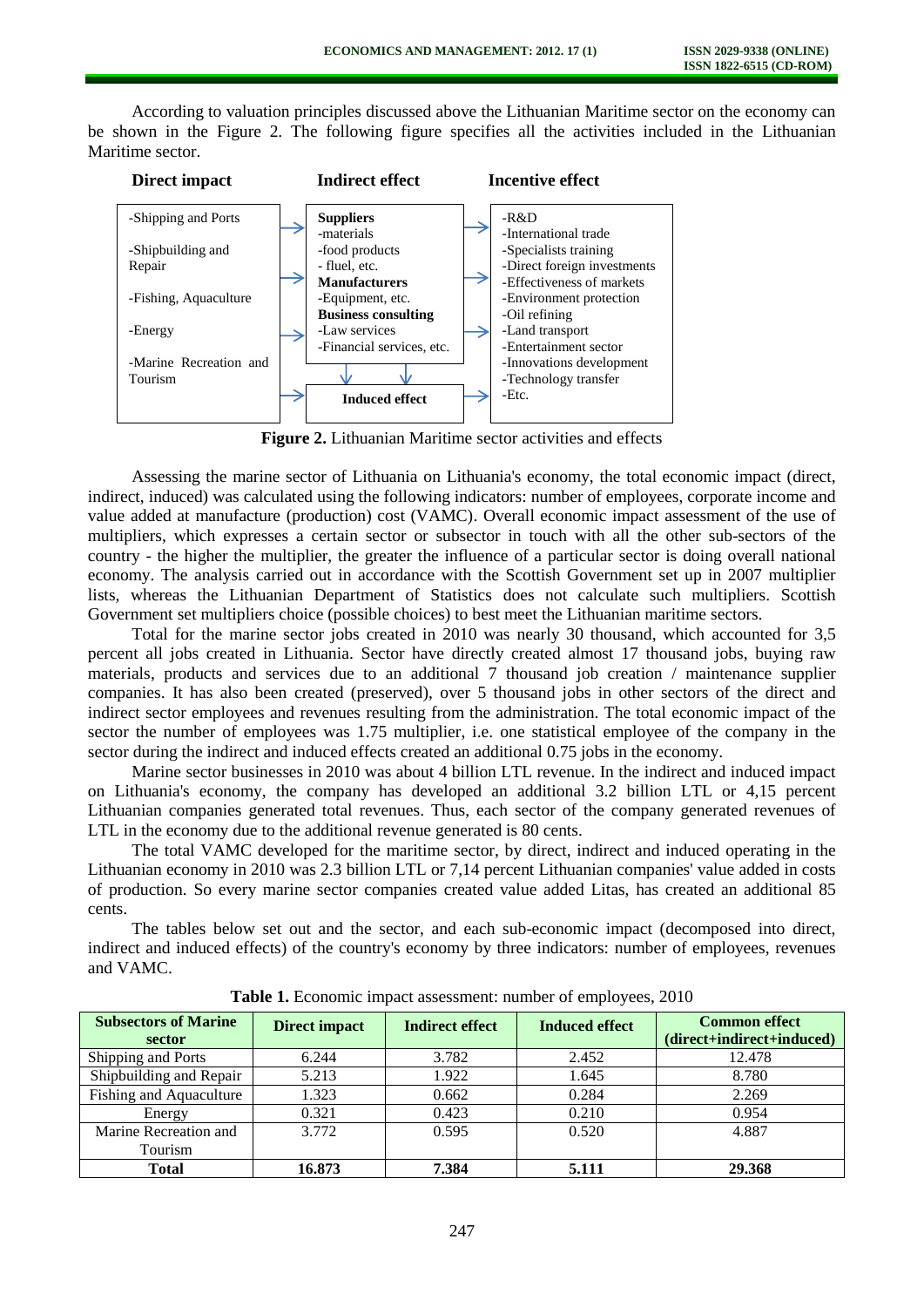| <b>Subsectors of Marine</b><br>sector | <b>Direct impact</b> | <b>Indirect effect</b> | <b>Induced effect</b> | <b>Common effect</b><br>(direct+indirect+induced) |
|---------------------------------------|----------------------|------------------------|-----------------------|---------------------------------------------------|
| Shipping and ports                    | 2.243.480            | 1.532.840              | 629.548               | 4.405.868                                         |
| Shipbuilding and Repair               | 821.940              | 365.232                | 195.260               | 1.382.432                                         |
| Fishing and Aquaculture               | 302.043              | 140.090                | 43.243                | 485.376                                           |
| Energy                                | 177.420              | 114.329                | 44.728                | 336.477                                           |
| Marine Recreation and                 | 175.475              | 60.992                 | 45.347                | 281.814                                           |
| Tourism                               |                      |                        |                       |                                                   |
| <b>Total</b>                          | 3.720.358            | 2.213.483              | 958.126               | 6.891.967                                         |

**Table 2.** Economic impact assessment: sales revenue, 2010

**Table 3.** Economic impact assessment: VAMC, 2010

| <b>Subsectors of Marine</b><br>sector | <b>Direct impact</b> | <b>Indirect effect</b> | <b>Induced effect</b> | <b>Common effect</b><br>(direct+indirect+induced) |
|---------------------------------------|----------------------|------------------------|-----------------------|---------------------------------------------------|
| Shipping and ports                    | 786.423              | 423.620                | 226.422               | 1.436.465                                         |
| Shipbuilding and Repair               | 229.421              | 116.243                | 79.840                | 425.504                                           |
| <b>Fishing and Aquaculture</b>        | 52.942               | 26.242                 | 112.243               | 191.427                                           |
| Energy                                | 112.460              | 88.782                 | 42.102                | 243, 344                                          |
| Marine Recreation and<br>Tourism      | 38.842               | 12.104                 | 10.003                | 60.949                                            |
| <b>Total</b>                          | 1.220.088            | 666.991                | 470.610               | 2.357.689                                         |

Lithuanian Maritime sector in general economic impact of the economy (2010) reflected in the results shown in Figure 3.



**Figure 3.** The structure of Economic impact to Lithuania economics, 2010

The most important sub-sectors are: Shipping and Ports, Shipbuilding and Repair, which together generated almost 80 percent of total government revenue. Less income generated by recreation and tourism sectors, but this sub-sector accounting for nearly a quarter of all marine industry jobs and is important for small businesses. The lowest energy sub-sector employees' work, but this is the most productive sub-sector value added per employee is close to 300 thousand Litas a year.

# **Conclusions**

This paper explores evaluation of the Lithuanian maritime sector on the economy of Lithuania calculated the total economic impact (direct and indirect, induced and incentive economic impacts) using the following indicators: number of employees, corporate income and value added.